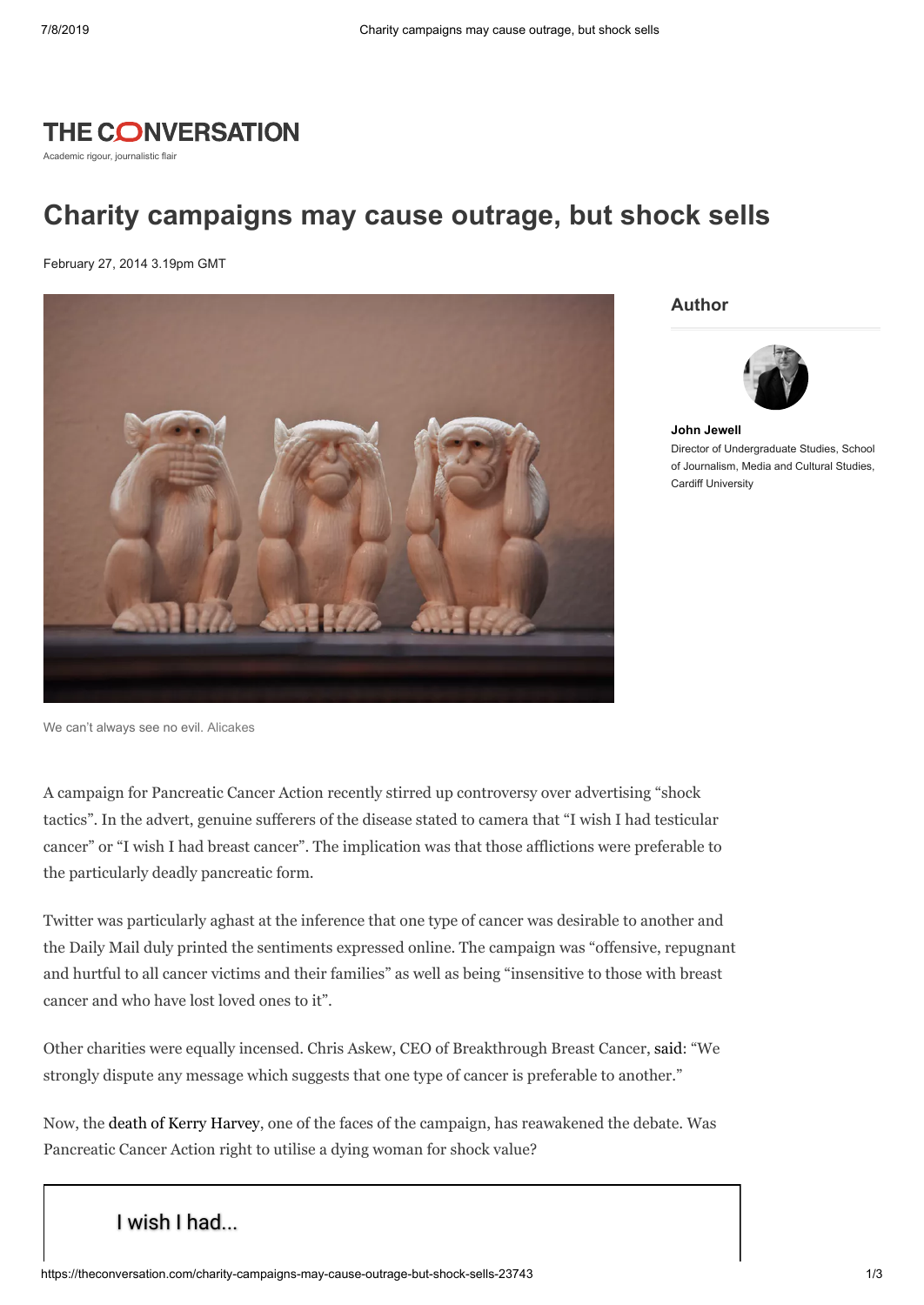

Pancreatic Cancer Action.

## **Shocking history**

Shock advertising of this sort is not new to charities. Children's welfare organisation Bernardo's has form in this area. In 1999, it ran a [campaign](http://www.thirdsector.co.uk/Communications/article/1188136/change-makers-barnardos/) using images of very young babies appearing to inject heroin, while in 2003 it ran poster [campaigns](http://www.theguardian.com/media/2003/nov/24/advertising2) depicting a new born baby with a cockroach emerging from its mouth. The intention was to show the potentially miserable and alarming futures faced by vulnerable and disadvantaged young people from the start of their lives. And no one could dispute the arresting and disturbing potency of the imagery.

Moving forward, in 2012 St John's ambulance showed the journey of a cancer sufferer's life from diagnosis to recovery only to see him, through his daughter's eyes, die from an unrelated choking accidentat a barbecue. The message was that [knowledge](http://www.youtube.com/watch?v=sC7zfgCXQFs) of first aid could save 140,000 lives each year – the same number who die from cancer. It became the 10th most [complained](http://www.theguardian.com/voluntary-sector-network/2013/nov/19/charity-shock-tactics-do-they-work) about television advertisement of the year.

Clearly, charities have been allowed a certain amount of "leeway" in using content some may consider offensive, partly because of the seriousness of the subject matter and the importance of raising awareness. In the last few years, though, concerns have been raised about the increasing use of disturbing and emotive imagery to elicit a response. As a result the Advertising Standards Authority (ASA) has agreed to put more checks and [balances](http://www.asa.org.uk/News-resources/Hot-Topics/Charity-ads.aspx) in place when assessing complaints about charity and public service ads. Pancreatic Cancer Action may face an [investigation](http://www.theguardian.com/media/2014/feb/25/pancreatic-cancer-action-ad-investigation-complaints-asa) after the ASA received 118 complaints.

So why do charities resort to shock tactics? The answer is simple. The more disturbing or emotive the message, the more likely it is to bring forth response. And while an audience may express disgust or revulsion, that does not necessarily translate into a lack of support for a particular cause. As Lindsay Gormley, assistant director of marketing at Bernardo's, [puts](http://www.thirdsector.co.uk/news/1143700/Public-feels-charity-adverts-go-far-says-survey-regulator) it:

*Barnardo's has a history of hard-hitting advertising that brings [the gravity of the situation] to life in a powerful and emotional way … For the vast majority of viewers the messages are*